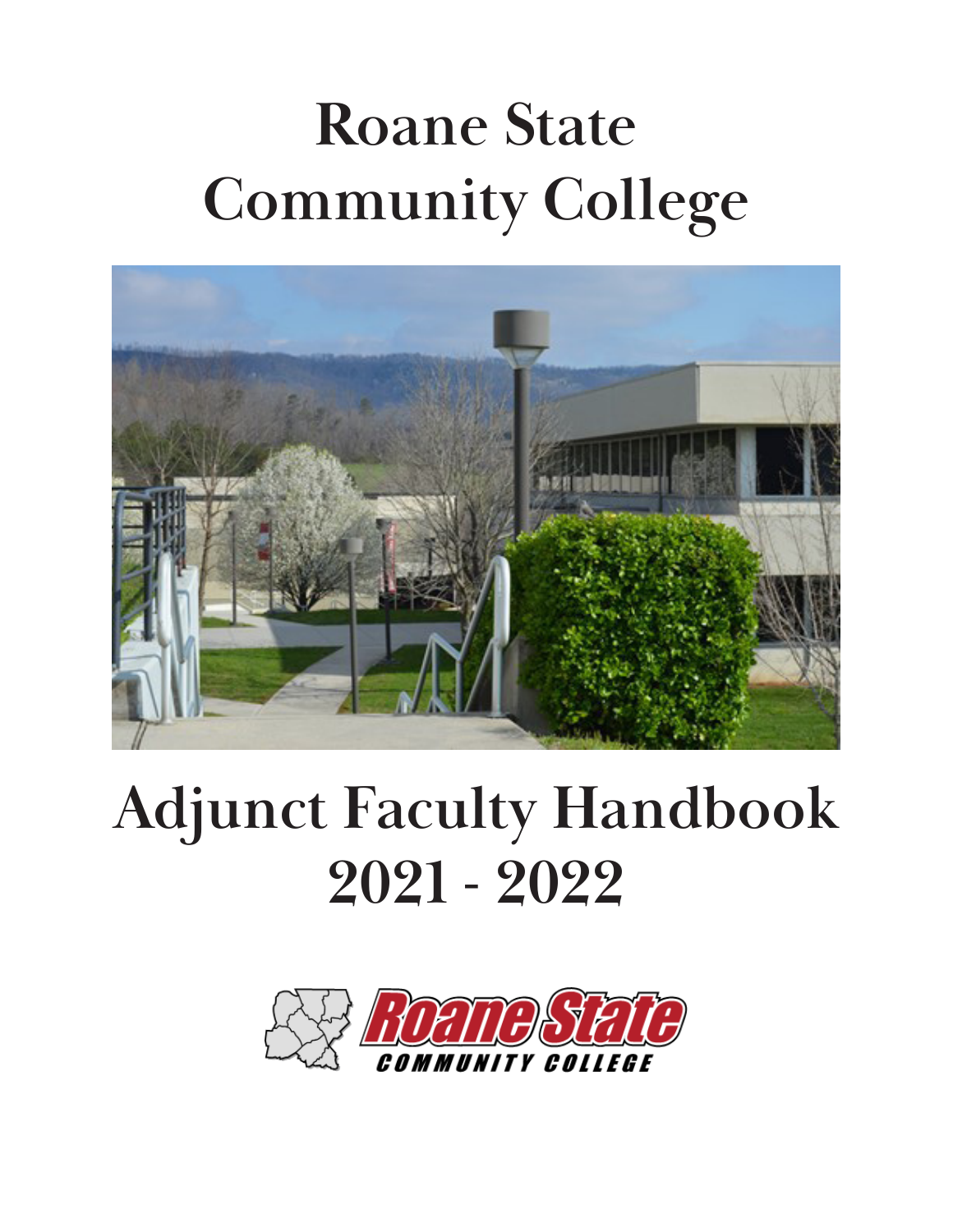## **Table of Contents**

| A Welcome from the Vice President of Student Learning | Page 2  |
|-------------------------------------------------------|---------|
| <b>Academic Divisions</b>                             | Page 3  |
| <b>Site Campus Directory</b>                          | Page 4  |
| <b>General Information</b>                            | Page 5  |
| <b>Teaching Class</b>                                 | Page 8  |
| <b>Student Academic Services</b>                      | Page 12 |
| <b>Information Technology Division</b>                | Page 15 |
| <b>Counseling &amp; Disability Services</b>           | Page 16 |
| Policies                                              | Page 17 |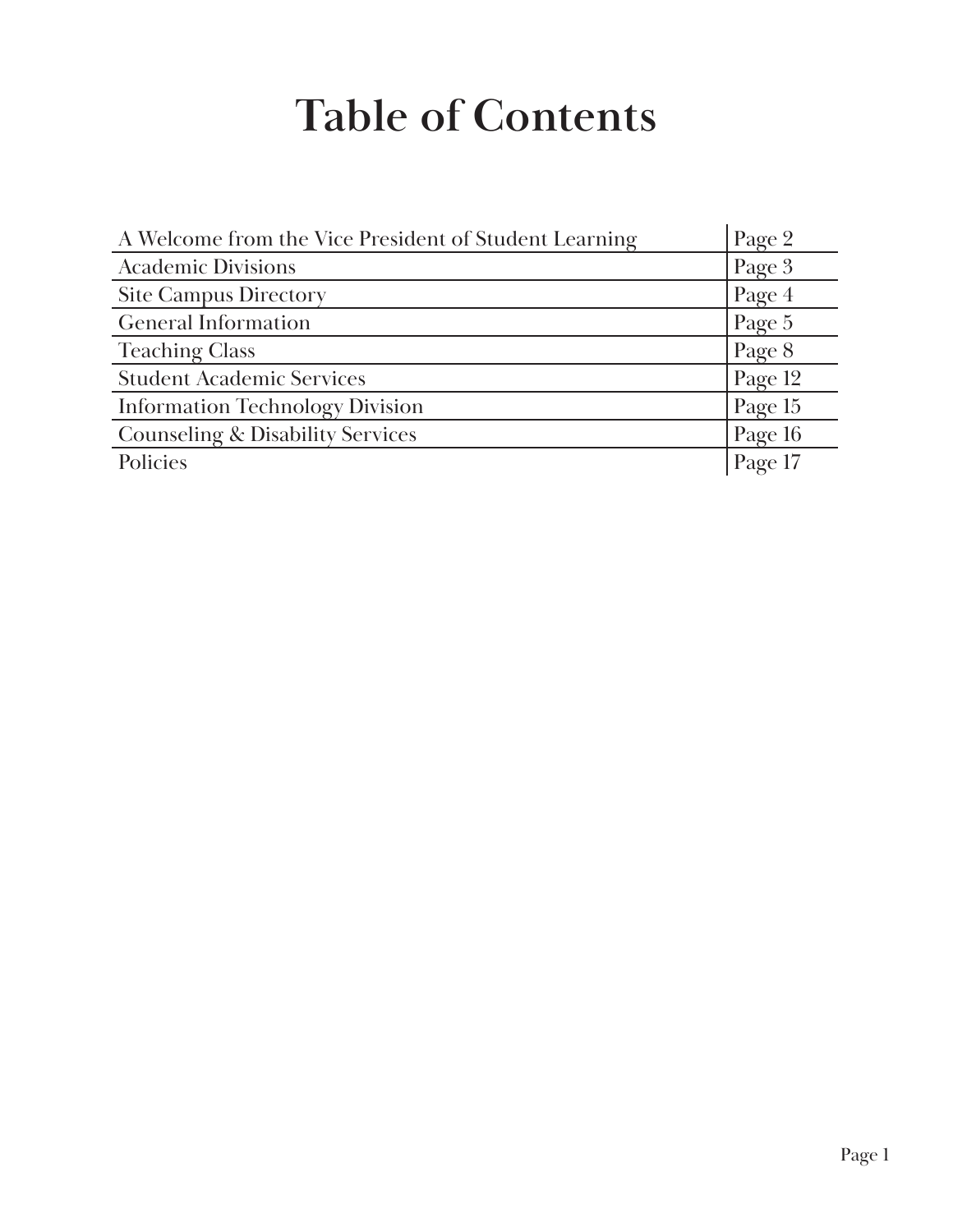## A Welcome Message from the Vice President for Student Learning

The quality of education at Roane State Community College is dependent on the quality of instruction. The interaction between faculty and students is an important ingredient in the educational experience and is evidenced by our guidelines regarding the availability of faculty for student contact outside of the classroom. We feel strongly that learning occurs not only within the traditional learning environment but can occur equally as well through independent research and the open exchange of ideas.

Adjunct instructors at RSCC play a critical role in determining whether our college students succeed or fail in their attempt to accomplish their educational goals. Your credentials are evaluated using the same criteria that are used for our full-time faculty and your experiences in business and industry bring special expertise to the classroom. We want you to know how much your services are valued!

The administration, faculty, and support staff at Roane State will assist you in providing a successful educational experience for our students. The Dean of the division in which you are teaching is an experienced faculty member and can provide you with counsel on college policy and procedures. The division Dean can assign a mentor to assist you with the transition to teaching at Roane State. Furthermore, all of Roane State's instructional support services are available to you; please do not hesitate to ask for help in any area to improve the quality of your teaching.

The Adjunct Faculty Workshop is held before the fall semester begins. You are encouraged to attend this session to meet with your division Dean and to attend specific training sessions. Other professional development opportunities are available during the academic year and will be announced by e-mail and/or on the RSCC Website. Each adjunct is issued a Roane State email address which needs to be checked at a minimum once per week. This is an official communication method and used regularly in accordance with **RSCC Policy** [GA-18-05.](https://www.roanestate.edu/?9191-RSCC-Policy-GA-18-05-Use-of-Email-as-Official-Correspondence) All RSCC policies can be found on the Roane State web page under Human Resources.

The Adjunct Faculty manual and the college catalog provide general information and procedures that may affect you and your students. This manual is also on the RSCC website on the Adjunct Faculty web page. If I may be of assistance to you at any time, please do not hesitate to contact me at  $(865)$  882-4513 or by sending e-mail to [wardd@roanestate.edu](mailto:wardd%40roanestate.edu?subject=).

Dr. Diane Ward Vice President for Student Learning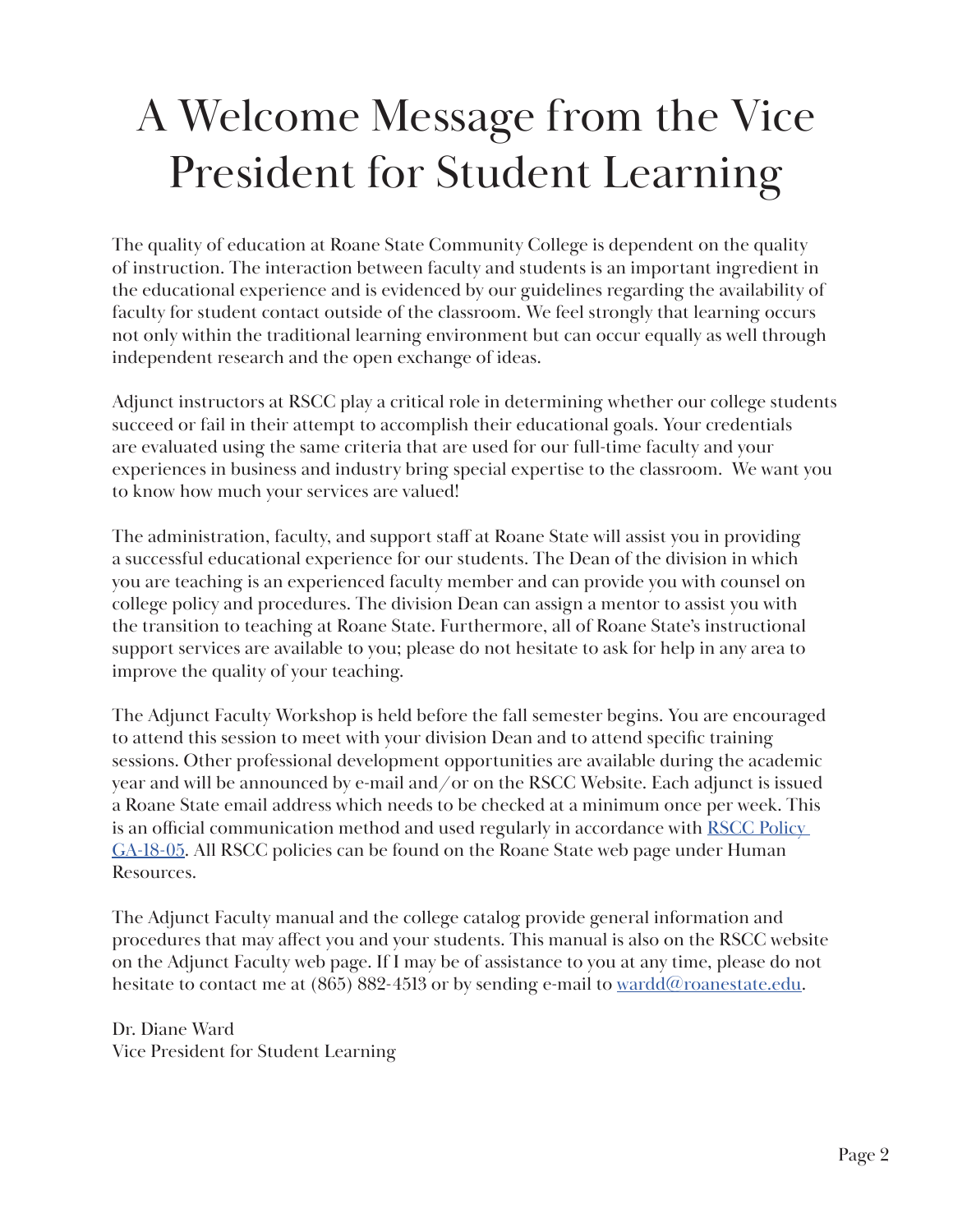## **Academic Divisions**

| <b>Division</b>                       | <b>Key Personnel</b>                       |
|---------------------------------------|--------------------------------------------|
| <b>Health Sciences</b>                | Dr. Patricia Jenkins, Dean                 |
| $(865) 882 - 4594$                    | jenkinsp@roanestate.edu                    |
|                                       |                                            |
|                                       | Tammy Robinette, Administrative Secretary  |
|                                       | robinettetj@roanestate.edu                 |
| Humanities                            | Dr. Geol Greenlee, Interim Dean            |
| $(865) 882 - 4567$                    | Greenleega@roanestate.edu                  |
|                                       |                                            |
|                                       | Denise Cloyd, Administrative Secretary     |
|                                       | cloyddj@roanestate.edu                     |
| Mathematics & Science                 | Dr. Susan Malekpour, Dean                  |
| $(865) 882 - 4533$                    | malekpours@roanestate.edu                  |
|                                       |                                            |
|                                       | Kathy Voiles, Administrative Secretary     |
|                                       | voilesk@roanestate.edu                     |
| Social Science, Business, & Education | Dan Hyder, Interim Dean                    |
| $(865) 882 - 4582$                    | hyderdc@roanestate.edu                     |
|                                       |                                            |
|                                       | Victoria Roberts, Administrative Secretary |
|                                       | robertsav@roanestate.edu                   |
| Vice President for Student Learning   | Dr. Diane Ward, Vice President             |
| $(865) 882 - 4513$                    | wardd@roanestate.edu                       |
|                                       |                                            |
|                                       | Cathy Smith, Administrative Assistant II   |
|                                       | smithcc@roanestate.edu                     |
|                                       |                                            |
|                                       | Donna Grigsby, Secretary III               |
|                                       | grigsbyd@roanestate.edu                    |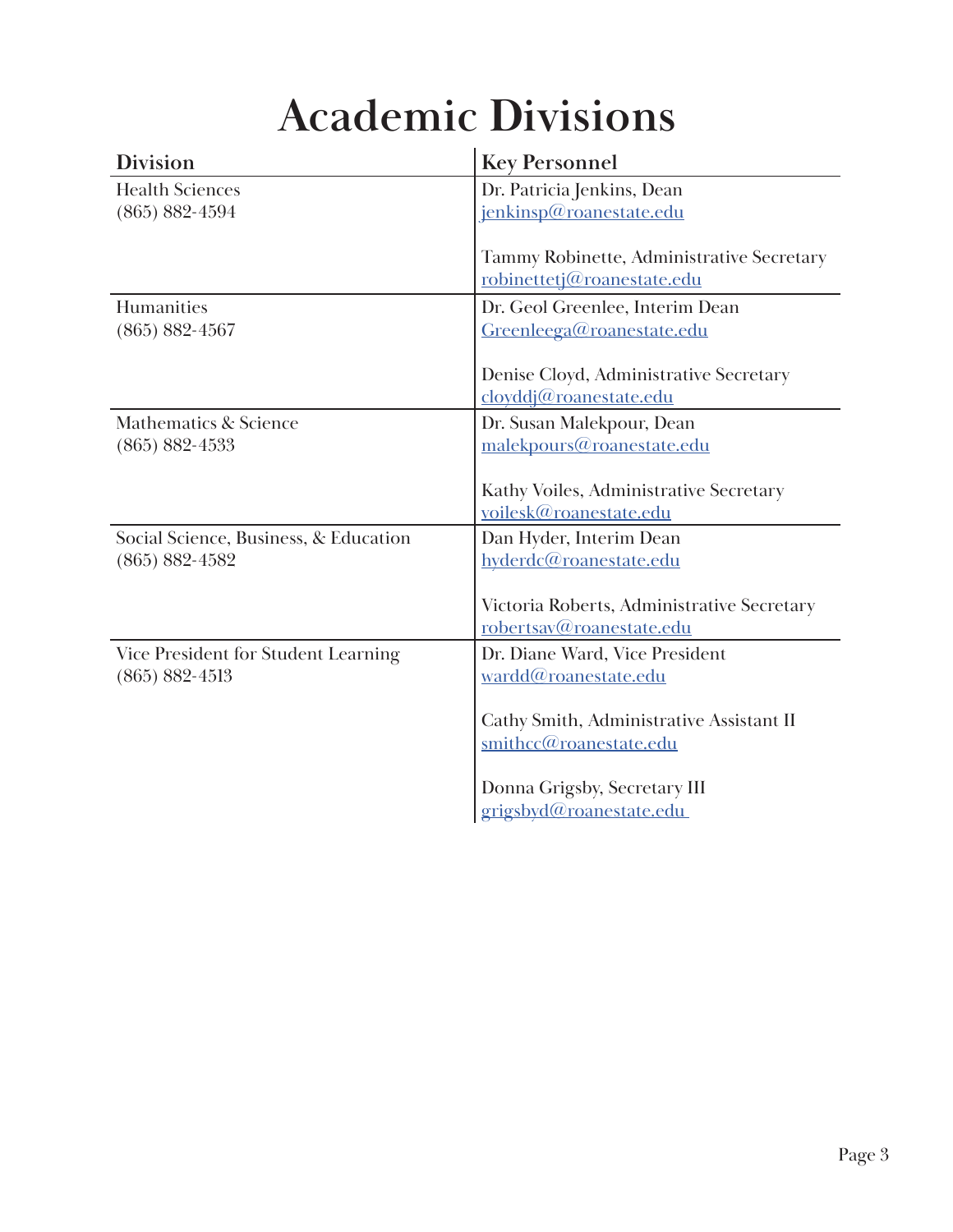## **Site Campus Directory**

| Location                   | <b>Key Personnel</b>                                     |  |
|----------------------------|----------------------------------------------------------|--|
| <b>Campbell County</b>     | <b>Tracy Powers, Director</b>                            |  |
| $(423) 562 - 7021$         | powerstl@roanestate.edu                                  |  |
|                            |                                                          |  |
|                            | Ann LeJeune, Technical Clerk                             |  |
|                            | lejeuneam@roanestate.edu                                 |  |
| <b>Cumberland County</b>   | Holly Hanson, Director                                   |  |
| $(931)$ 456-9880           | hansonha@roanestate.edu                                  |  |
|                            | Allison Brendel, Technical Clerk                         |  |
|                            | brendelag@roanestate.edu                                 |  |
|                            |                                                          |  |
|                            | Stan Tabor, Technical Clerk                              |  |
|                            | taborsl@roanestate.edu                                   |  |
| <b>Fentress County</b>     | Tinisha Key, Director                                    |  |
| $(866)$ 462-7722 ext. 4625 | keytd@roanestate.edu                                     |  |
|                            |                                                          |  |
|                            | Darya Murk, Technical Clerk                              |  |
|                            | murkda@roanestate.edu                                    |  |
| <b>Knox County</b>         | Kirk Harris, Director                                    |  |
| $(865) 539 - 6904$         | harrisk@roanestate.edu                                   |  |
|                            |                                                          |  |
|                            | Lisa Smith, Technical Clerk                              |  |
|                            | smithla@roanestate.edu                                   |  |
| Loudon County              | Susan Williams, Director                                 |  |
| $(865)$ 986-1525           | williamssm@roanestate.edu                                |  |
|                            |                                                          |  |
|                            | Yvonne Toon, Technical Clerk<br>toonyr@roanestate.edu    |  |
|                            |                                                          |  |
| Morgan County              | Michelle Adkisson, Director<br>adkissonml@roanestate.edu |  |
| $(423)$ 346-8700           |                                                          |  |
|                            | Melanie Stanley, Secretary III                           |  |
|                            | stanleymal@roanestate.edu                                |  |
| <b>Scott County</b>        | Sharon Wilson, Director                                  |  |
| $(423)$ 663-3877           | wilsonsw@roanestate.edu                                  |  |
|                            |                                                          |  |
|                            | Charlotte Shelton, Secretary                             |  |
|                            | sheltonca@roanestate.edu                                 |  |
| Oak Ridge Branch Campus    | Teresa Duncan, Vice President                            |  |
| $(865)$ 481-2000           | duncants@roanestate.edu                                  |  |
|                            |                                                          |  |
|                            | Sandy Vann, Administrative Assistant                     |  |
|                            | vannsl@roanestate.edu                                    |  |
|                            | Mariella Akers, Faculty Secretary                        |  |
|                            | akersm@roanestate.edu                                    |  |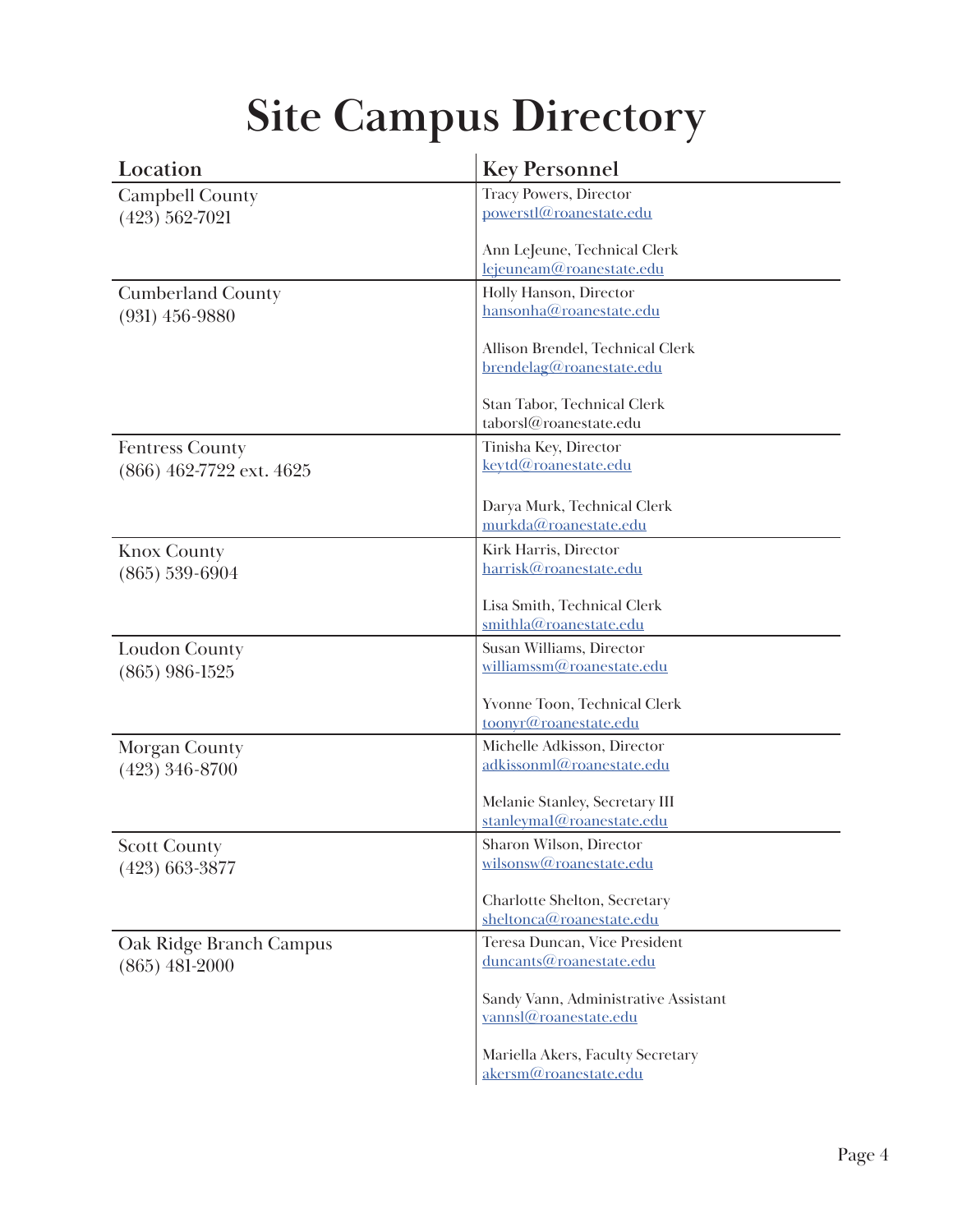## **General Information**

### **Academic Calendar**

You will find the academic calendar for each semester in the front of the college catalog. It is important to note the dates for breaks and holidays for syllabus planning. Academic Festival is held each spring for area high school students. Day classes are cancelled, but night classes meet as scheduled. The date is announced via e-mail.

### **Address Change**

If you have an address change, please contact your division secretary and the Human Resource office and fill out a Human Resource Action form noting the change.

## **Administering Exams**

Secretaries and non-professional staff are not permitted to administer exams. The Testing Center handles some proctoring of exams.

### **Adjunct Pay**

The following rate of pay has been approved for the 2021-2022 academic year:

| <b>Education Credential</b> | Rate Per Hour |
|-----------------------------|---------------|
| Doctorate                   | \$616.50      |
| <b>Masters</b>              | \$591.50      |
| <b>Bachelors</b>            | \$566.50      |
| Associates                  | \$539.50      |

The pay schedule for part-time faculty for the 2021-2022 academic year is listed as follows:

| <b>Fall 2021</b>   | <b>Spring 20212</b> |
|--------------------|---------------------|
| September 30, 2021 | February 28, 2022   |
| October 29, 2021   | March 31, 2022      |
| November 30, 2021  | April 29, 2022      |
| December 31, 2021  | May 31, 2022        |

All payroll checks are direct deposited to your bank account. Please remember, your pay will be withheld if all paperwork is not complete

## **Courier Service**

RSCC courier service runs daily from the Roane County Campus to all of the surrounding site campuses. Since site campus mail is brought back to the Roane County Campus to be sorted and sent out the following day, please allow an extra day for the package to reach the other site campuses. Please make sure your materials are in the courier box approximately one hour before the courier's arrival time. A quicker method to distribute student assignments and/or homework is to use the course management system (Momentum/D2L). For more information, contact CTAT.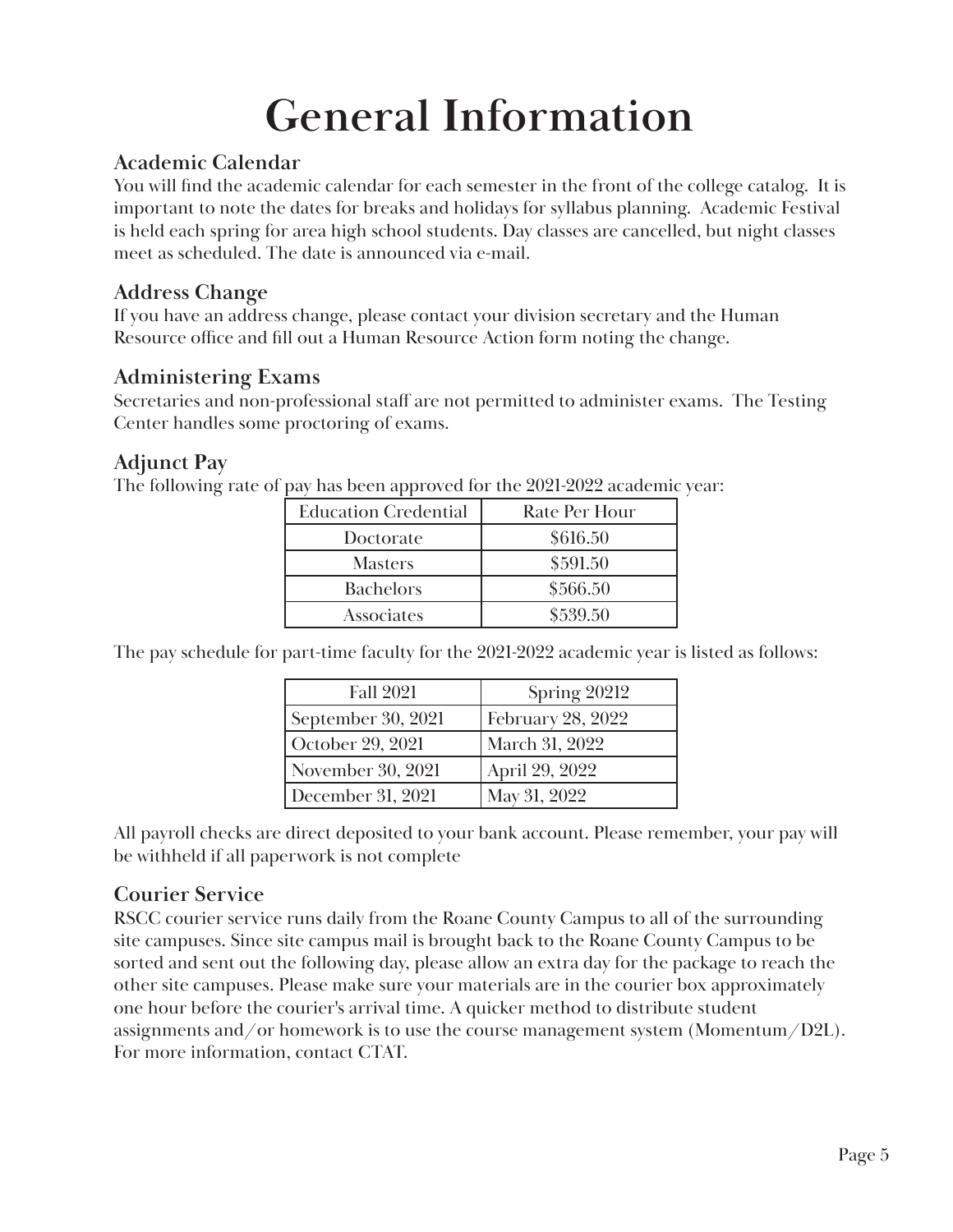## **Courier Schedule**

| Location                | Arrival             | Departure           |
|-------------------------|---------------------|---------------------|
| Roane County            | n/a                 | 7:30am              |
| <b>Morgan County</b>    | 8:00am              | 8:15am              |
| <b>Loudon County</b>    | 9:00am              | 9:15am              |
| <b>Knox County</b>      | 9:30am              | 9:45am              |
| Oak Ridge Branch Campus | 10:00am             | 10:15am             |
| <b>Campbell County</b>  | 11:00am             | 11:30am             |
| <b>Scott County</b>     | 12:00 <sub>pm</sub> | 12:30 <sub>pm</sub> |

## **Dismissing Classes Early**

Classes are to be held for the assigned period of instruction. Any deviation must be arranged with the division Dean. If you have a change in your scheduled meeting time, please inform the person in charge of the location at which you are teaching.

#### **E-Mail Accounts**

Adjunct faculty must apply for a temporary email account. Contact the Dean of your division and/or the division secretary for the proper forms. Email is the official communication method. Check you Roane State email a minimum of twice per week and preferably daily.

## **Office Hours**

Discuss office hour arrangements with the Dean. Plan to be available for an average of one and one-half hours per week for student consultations for each 3-hour class taught. Arrange to arrive early or remain after class for student consultations. Office hours should be posted on the office door and included in the syllabus

### **Parking**

Please follow signs designated for faculty/staff parking.

### **Paycheck / Direct Deposit**

If you have problems receiving your direct deposit, contact the Payroll office.

### **Photocopying**

All faculty members should limit photocopying to a reasonable amount due to budget limitations. For large photocopying needs, please ask the division secretary or Dean for suggestions.

- Main Campus Contact your academic division secretary at least 48 hours in advance of the date you need your materials. The secretary and/or the division Dean will assist you with materials preparation.
- Oak Ridge Faculty in Oak Ridge are asked to complete a "Faculty Work Order Form." Please allow at least 48 hours on all requests. Completed jobs will be placed in your mailbox.
- Site Campuses Site Campus secretaries perform typing and photocopying services on a limited basis.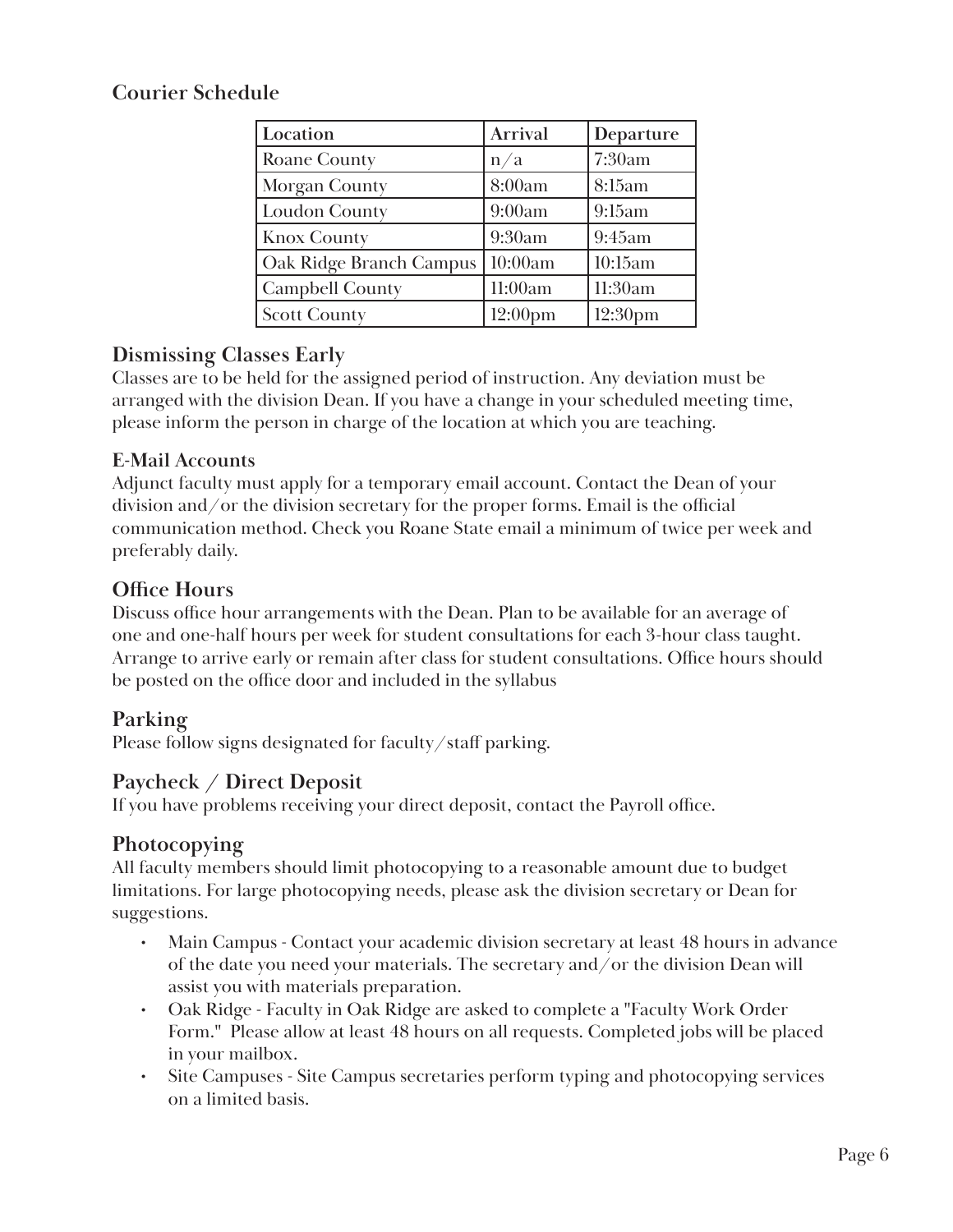## **Posting Grades**

Faculty cannot post grades by social security number or code names. Please be aware that secretaries cannot give out grades, even with your permission.

## **Scheduled Classroom**

If a classroom is not suitable for the class, please contact the division secretary. Instructors teaching at a site campus should contact the site administrator or secretary at that location.

## **Smoking**

Students are not allowed to smoke inside public school buildings. Smoking is only permitted in designated smoking areas.

### **Teaching at a Site Campus**

Each site administrator will provide you with site-specific information. Please meet with him or her concerning specific questions about teaching at that location.

## **Teaching Load**

The Tennessee Board of Regents (TBR) will not allow adjunct faculty to teach a load similar to that of full-time faculty. RSCC's policy is a maximum of 24 workload hours a year. Since it is often not possible to determine how many classes need to be covered by adjunct faculty until soon before classes begin, it is best to not plan financial obligations around previous semester teaching loads.

## **Travel Reimbursement**

The salary supplements for adjunct faculty travel are listed below for your information. The rates assume courses meet for the full term of the semester. Special rates apply to alternative scheduling and the summer term. For example, a faculty member who teaches an eight-week class during the summer will receive one-half of the amount listed in the table below. If teaching a class which meets for four weeks, the faculty member would be paid one-fourth of the amount indicated below. Amounts will be prorated for other courses which meet for a shorter period of time.

| <b>Miles Driven Per Week</b> | Amount   |
|------------------------------|----------|
| $50 - 99$                    | \$170.00 |
| $100 - 149$                  | \$330.00 |
| $150 - 199$                  | \$500.00 |
| $200 - 249$                  | \$660.00 |
| More than 250                | \$830.00 |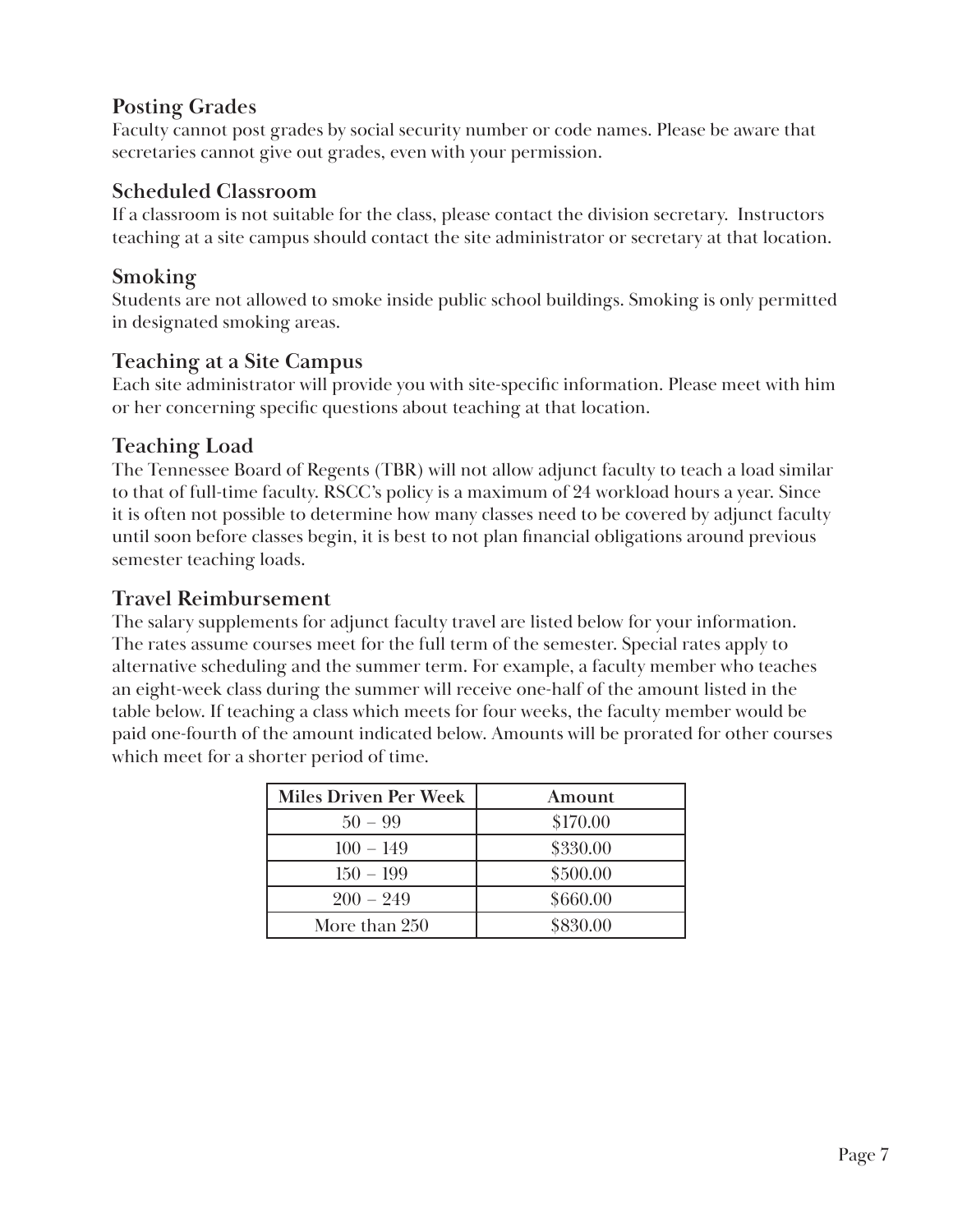## **Teaching Class**

## **Before Classes Begin**

- Complete and return the following forms to the Dean of your division. These forms must be on file before your waged can be deposited.
	- » W-4
	- » I-9
	- » Payroll Distribution
	- » Official Transcript
	- » Roane State Employment Application/Resume
- Obtain desk copies of your textbooks, course outline and syllabus from your division.
- Locate the classroom and exact time of the class.
- Check with the division secretary on the exact procedure to obtain a grade book and/or supplies you will need. A grade book or an alternative method such as an Excel Spreadsheet must be used to record grades. Information on the availability of detailed student grading records is at the discretion of the division Dean. A copy of the grades may be required if you will not be available at the end of the semester.
- Read the catalog to know the mission, rules, and regulations of the college.
- Include in the syllabus your class policies. Make sure your contact information is present including your home phone if you wish students to contact you at home. Secretaries will not give out home numbers. Include the division's course competencies.
- Distribute a syllabus and outlines indicating course objectives and competencies to the Dean of your division, your division secretary, and students the first day of class.
- If teaching a lab course, review safety procedures.
- When needing to schedule audio-visual software and/or equipment, notify the Help Desk (x4357) at least two days in advance, or notify the site administrator at your teaching site.
- Locate the mailbox for internal communications.
- Check the calendar in the college catalog for holidays, due dates, etc.
- Plan for office hours.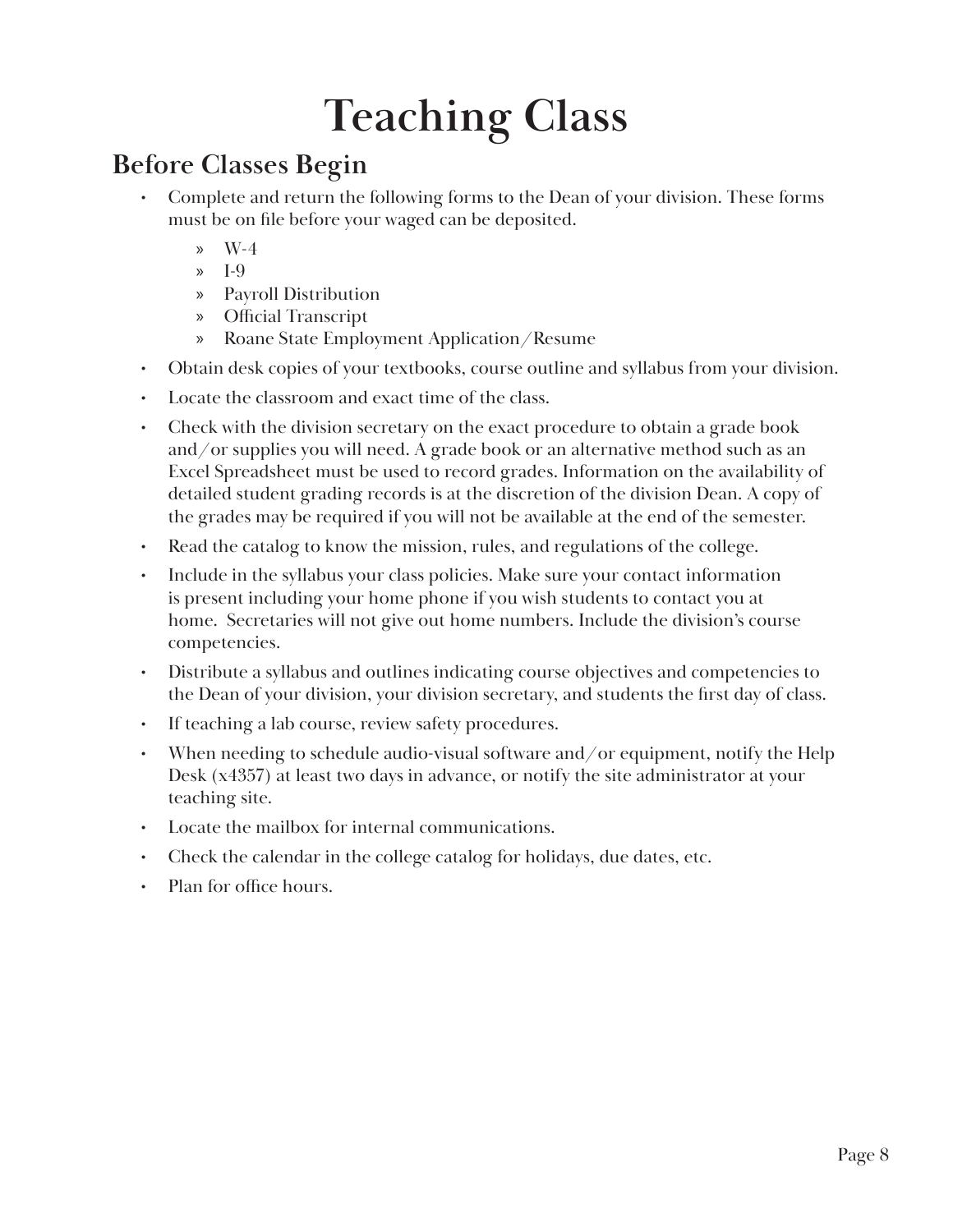## **First Class Meeting**

- Check your class roll in Banner for spellings, omissions and section numbers.
- Students not listed should provide documentation from the One Stop before being allowed to remain in class. Students cannot change sections of the same course without following the drop/add procedure.
- If the student has no confirmation, direct the student to the One Stop office.
- Provide each student with a copy of the course syllabus containing the rules and procedures and objectives of the class. You may want to ask the students to sign a list stating that they have received these materials. This reduces the possibility of complaints from students that they didn't know what to expect. Also give each student a copy of the list of student competencies expected of all RSCC graduates.
- Explain the drop/add procedure and deadlines for the class.
- Ask students to inform you privately about any problems of which you should be aware. Have a private discussion with each student who has an Accommodation Plan Form. If you have questions about accommodations, please contact Counseling and Disability Services . It is inappropriate to ask a student if  $he/she$  has a disability. It is also inappropriate to ask the student with an Accommodation Plan Form the nature of his/her disability. If you think a student may have a disability or is struggling in some way, please contact Counseling and Disability Services.
- Remind the class about any course prerequisites.
- Remind students to pick up their Student I.D.'s in the Harriman One Stop (Roane County Campus), Oak Ridge One Stop (Oak Ridge Campus), Cumberland County Front Desk (Cumberland County Campus), or Scott County Front Desk (Scott County Campus). This should be done during the first week of classes.
- Please log in to Banner Self Service after class and report attendance after your first class meeting. This will ensure your students receive their financial aid on time

## **During the Term**

- Instructors should access their class rosters through Banner at the beginning of the term and throughout the semester.
- Please verify class rolls for accuracy and notify the One Stop Office if there is a problem.
- You will also be asked by the Financial Aid Office two times during the semester to verify attendance of students. Directions will be provided by your division secretary.
- Measure student progress on a regular basis throughout the term.
- Contact your division Dean to discuss any questions you may have.
- Notify the division Dean, secretary, and the administrator at the teaching site if you must miss a class session. Arrangements should be made in advance to cover the class.
- Complete the student evaluation of instruction, as directed.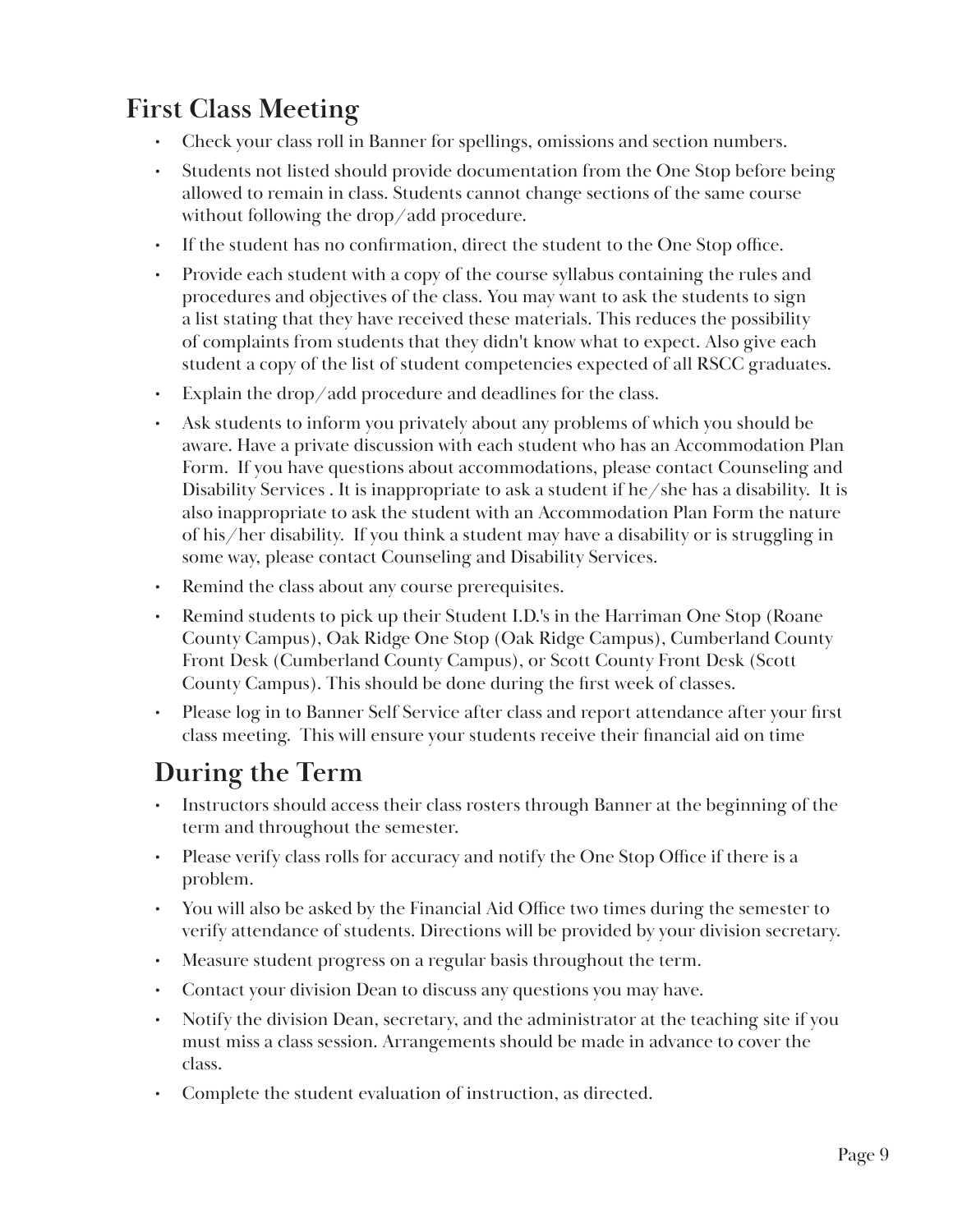- Notify the division Dean, secretary, and the administrator at the teaching site if you must miss a class session. Arrangements should be made in advance to cover the class.
- Complete the student evaluation of instruction, as directed.
- Be available for an average of one and one-half hours per week for student assistance for each 3-hour class taught. Arrange to arrive early or remain after class for student meetings. Post your office hours on the office door.
- If your class will be participating in any activity which may involve a degree of liability (ex. field trip), have the students sign a Hold Harmless Agreement. Send the agreements to the Dean of Students to be kept on file.

## **At the End of the Term**

- Give a final exam or other activity. If cumulative, follow the College's exam schedule. The exam schedule is distributed via e-mail during the semester. A copy of the exam should be given to the division Dean and secretary.
- Access Banner on the appropriate date and post final grades.
- Turn in all college materials to the division Dean.

## **Class Rolls, Attendance and Records**

Faculty members should access their class lists via Banner frequently during the semester to check for proper registration of students attending each class. Particular attention should be given to the accuracy of class lists after the add period is over. Class lists should be carefully reviewed after the add deadline and corrections or discrepancies should be reported to the One Stop Office by the faculty member. Any student in the class at that time, not listed on the class list, must be sent to the One Stop Office to clarify the discrepancy. Students must be fully registered before they are allowed to attend any class. It is the responsibility of the faculty member to see that the student clears any discrepancy in his/ her registration status. The One Stop Office will notify the faculty member of the admission status of such a student. Faculty will be notified by email each semester of the dates that Banner will be open for grading. During this period faculty can enter Banner and record grades for their assigned classes. No final grades may be reported for students whose names do not appear on the official roll. Faculty members must maintain accurate rolls at all times.

## **RSCC Grading System**

Adjunct faculty should adhere to [grading scale](http://www.roanestate.edu/catalog/?id=235) guidelines established for the course or the department. These guidelines should be clearly stated on the course syllabus. Refer to the RSCC catalog for a listing of acceptable grades.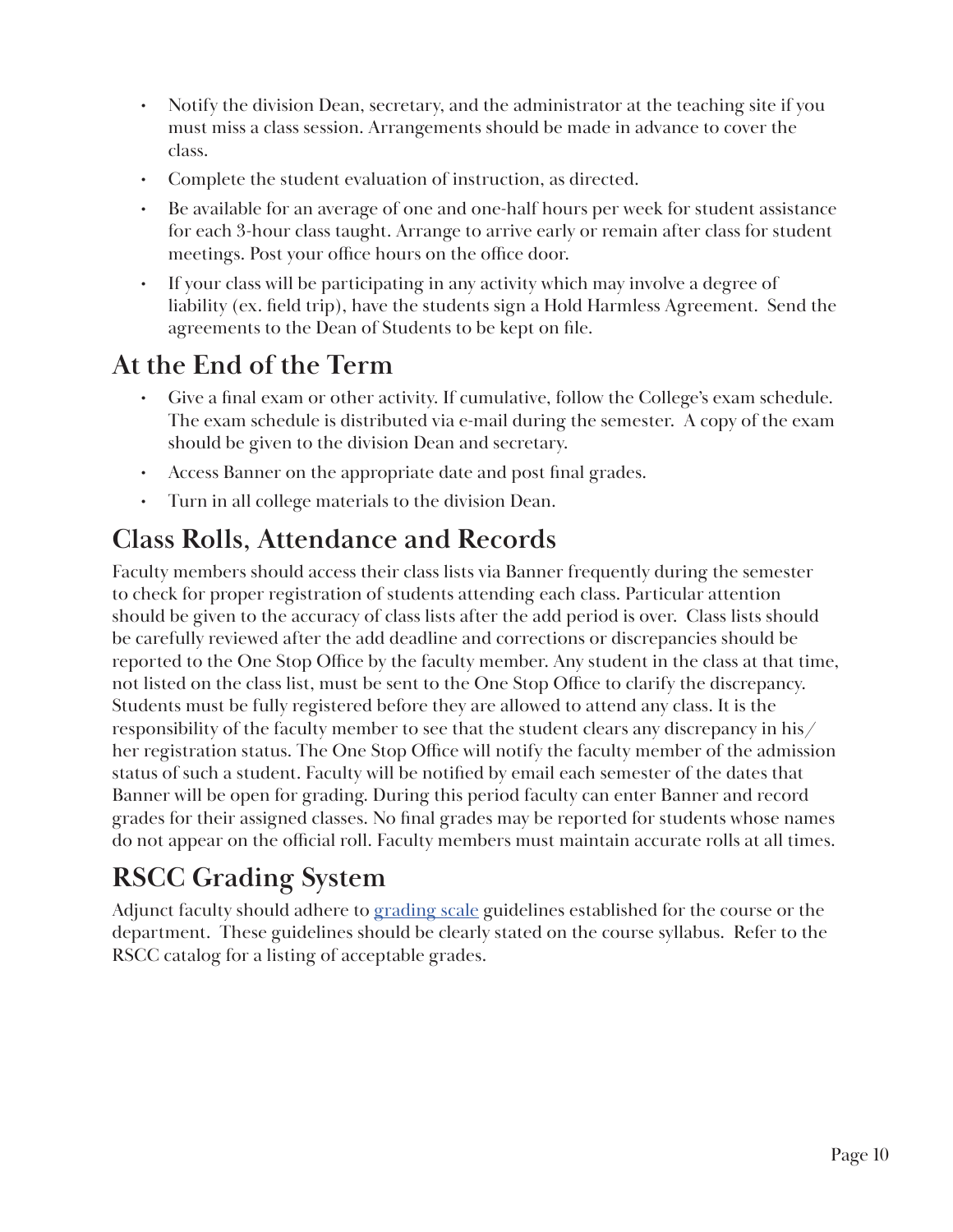## **Evaluations**

## **Guidelines for Administering Faculty Evaluations**

Adjunct faculty must evaluate all classes unless otherwise instructed by the division Dean. Special arrangements must be made with the division Dean for any adjunct faculty member who wishes to evaluate an individual instruction course. All classes for which materials are prepared must complete the rating forms during the assigned week.

Procedures for administering the evaluations in-class or web-based will be sent out during the semester. Please note, evaluation scores will be returned as soon as they become available to the division secretaries. Narratives will be typed at the discretion of the division Dean. The division secretary will notify you of the dates the evaluation process will be administered each semester. More complete instructions will be included in the evaluation packet.

## **Interpretation of Faculty Evaluations**

Adjuncts will receive a copy of their student evaluation results from the division Dean. These printouts will list a "total observation score" from each section evaluated and the itemized student responses to each question.

It will be useful to analyze your results on a question-by-question basis. These figures help you pinpoint strengths and areas that need improvement. The final figure is an overall composite, a single number for each class and an overall figure on the summary sheet. You and your division Dean can compare this figure to the division composite and institutional composite scores.

One administrative use for the evaluation results concerns retention of adjunct faculty members. The most crucial use of these figures, however, is for the improvement of instruction. Careful study of the evaluation results and student comments can accomplish that goal.

## **Adjunct Faculty Evaluations by Supervisor**

All adjunct faculty members are evaluated annually. The purpose of the evaluation process is to provide feedback to the faculty member regarding his or her effectiveness in the classroom and is designed to ensure continued professional growth.

The student evaluation results, and the division Dean's narrative comments, will be recorded on the Adjunct Faculty Evaluation form, signed by the faculty, division Dean, and the Vice President for Student Learning, and placed in the adjunct faculty member's personnel file.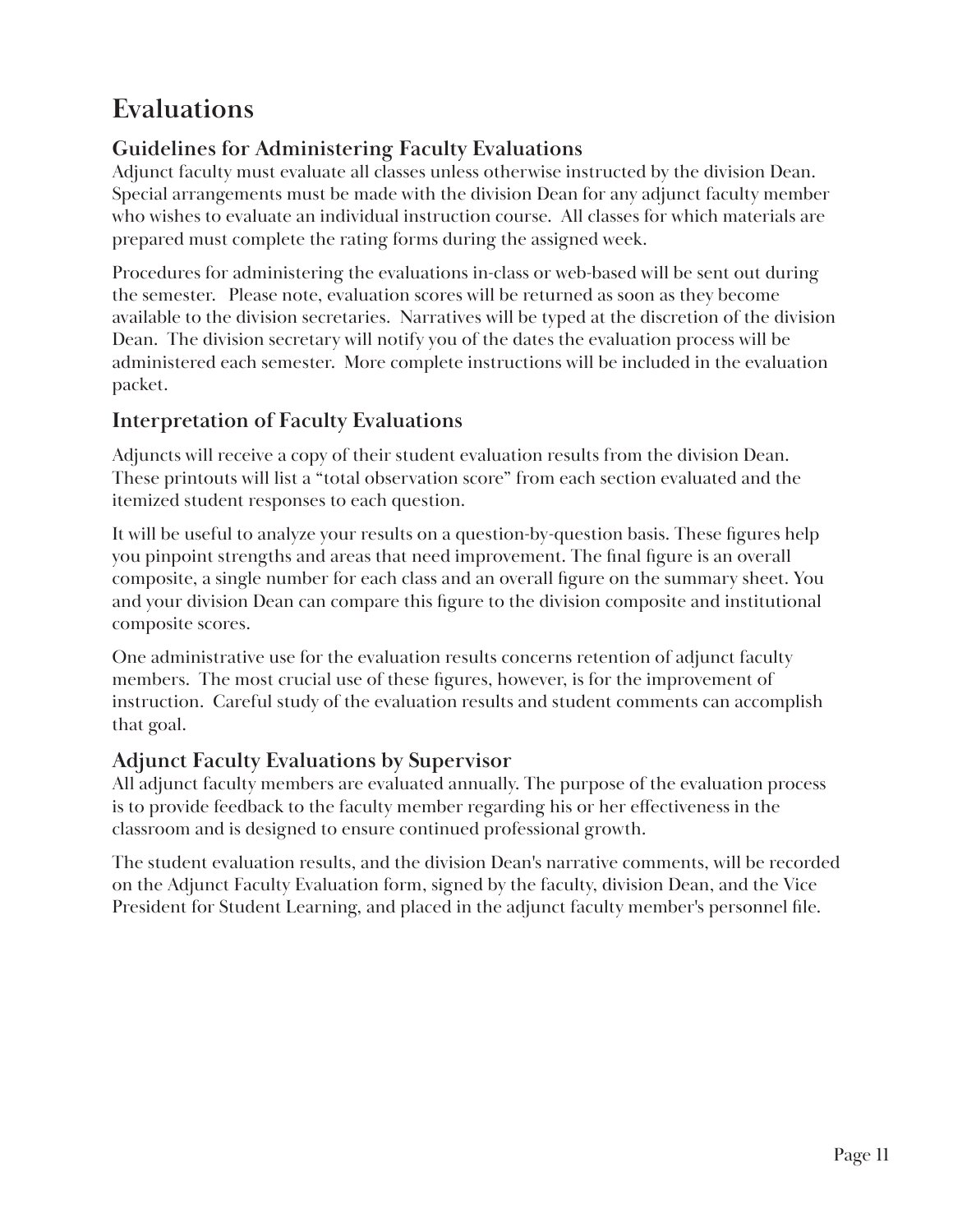## **Student Academic Servcies**

The goal and purpose of the Student Academic Services division is to enhance student academic success and degree attainment through interactions with faculty and students.

## **Advising Resource Center**

The [Advising Resource Center](https://www.roanestate.edu/?6-Advising-Resource-Center-ARC) (ARC) staff serves as a resource to Success Coaches and Faculty Advisors as they advise students. Upon admission to the college, students will be assigned a Success Coach for initial advising and student support services. After 1-2 semesters, the student will transition to a faculty advisor who specializes in the student's major or area of study.

Staff in the ARC are responsible for the DegreeWorks audit system, assigning faculty advisors, class scheduling, academic program planning and catalog updates, advising special populations and activities regarding articulation and transfer to 4-year colleges and universities.

## **Center for Teaching Arts and Technology (CTAT)**

The [Center for Teaching Arts and Technology](http://ctat.roanestate.edu/) is the point of contact to get assistance for instructional technology needs, assistance with electronic course materials, or training in instructional software and D2L/Momentum, the college's learning management system. The Center provides services that can be broken into the following categories: instructional technology support, distance learning support, and training.

- **• Distance Education** Distance Education coordinates flexible and convenient educational opportunities through web courses including the Regents Online Degree Program and other non-traditional student programs.
	- » **Web Courses** Web courses at RSCC are taught using Momentum (D2L). All RSCC courses have a course shell created for them in D2L automatically each semester.
	- » **Distance Education Support** The distance learning support component of CTAT is responsible for assisting faculty with online (D2L/Momentum) courses, as well as for web-enhanced on-ground courses.
- **• Instructional Technology Support** The instructional technology support component of CTAT is responsible for assisting faculty in the development of multimedia content and course materials.

The CTAT staff is also available to assist with the creation of course materials such as videos and learning objects. Please visit the [CTAT website](http://ctat.roanestate.edu/) for more information and assistance.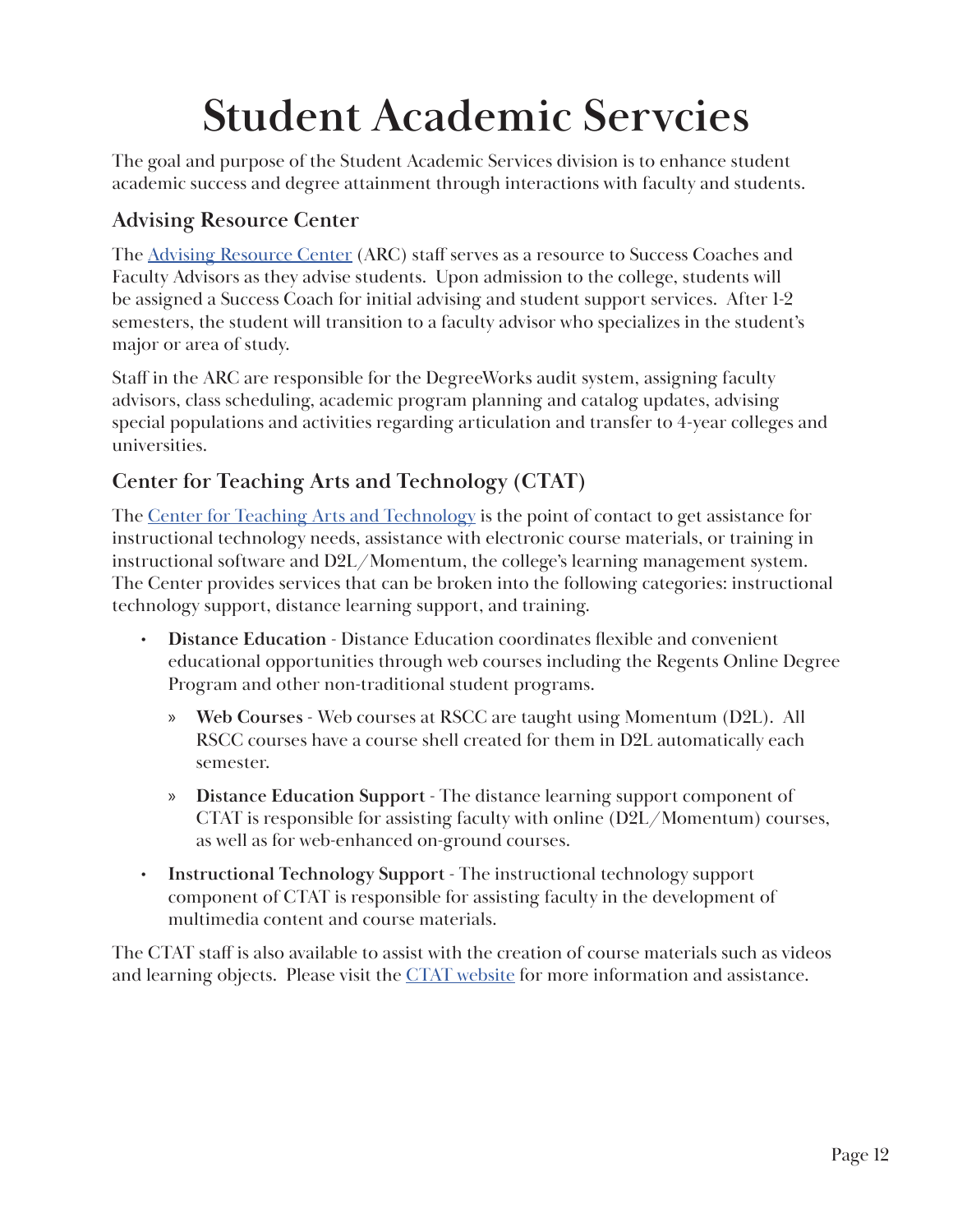## **The Learning Centers and Learning Support**

The [Learning Centers](https://www.roanestate.edu/?6143-Learning-Center) provide free learning assistance to Roane State students, faculty, staff, and service-area community members. The tutors specialize in math, writing, science, foreign languages, and study skills. There are Learning Centers on the Roane County Campus, Oak Ridge Campus, and Cumberland County Campus. Tutoring is also available via Zoom.

The Learning Centers operate on a walk-in basis and do not require students to schedule appointments. Subject-specific tutor schedules are posted at each location. For the most upto-date scheduling information, please visit the [Learning Center website](https://www.roanestate.edu/?6143-Learning-Center).

Tutors range from students with a grade point average of 3.5 or higher in their subject area (with an overall GPA of at least 3.0), to tutors who have obtained Bachelor's and Master's degrees in their field. All tutors are required to attend training sessions each semester and are prepared to work with a wide variety of student learners.

- **• Tutoring in Math, Science, and Other Disciplines** Learning Center tutors for these disciplines are selected partly on the basis of their ability to model effective study habits for their peers. Tutors provide assistance with routine coursework, but also focus on helping students learn how to prepare for tests and quizzes. Finally, tutors within these disciplines are also able to recommend specific websites and other resources that are tailored directly to each student's needs.
- **• Writing Help** Learning Center writing tutors strive to help students become successful, independent communicators. By providing one-to-one interaction, accomplished tutors help students recognize the strengths and weaknesses in their drafts. Writing consultants do not edit or proofread, but focus on teaching drafting and revision skills.
- **• Online Tutoring & Resources**
	- » RSCC offers a college developed online tutoring experience the Learning Center Online (LCO). All enrolled students have access to the LCO through Momentum/D2L. The Learning Center Online provides math and science discussions, as well as a drop box where students can upload essays and receive electronic feedback.
	- » Professional online tutoring is still available in a variety of disciplines from Smarthinking at no charge to RSCC students. Current students use their RSCC e-mail address as their username and their R number as their password.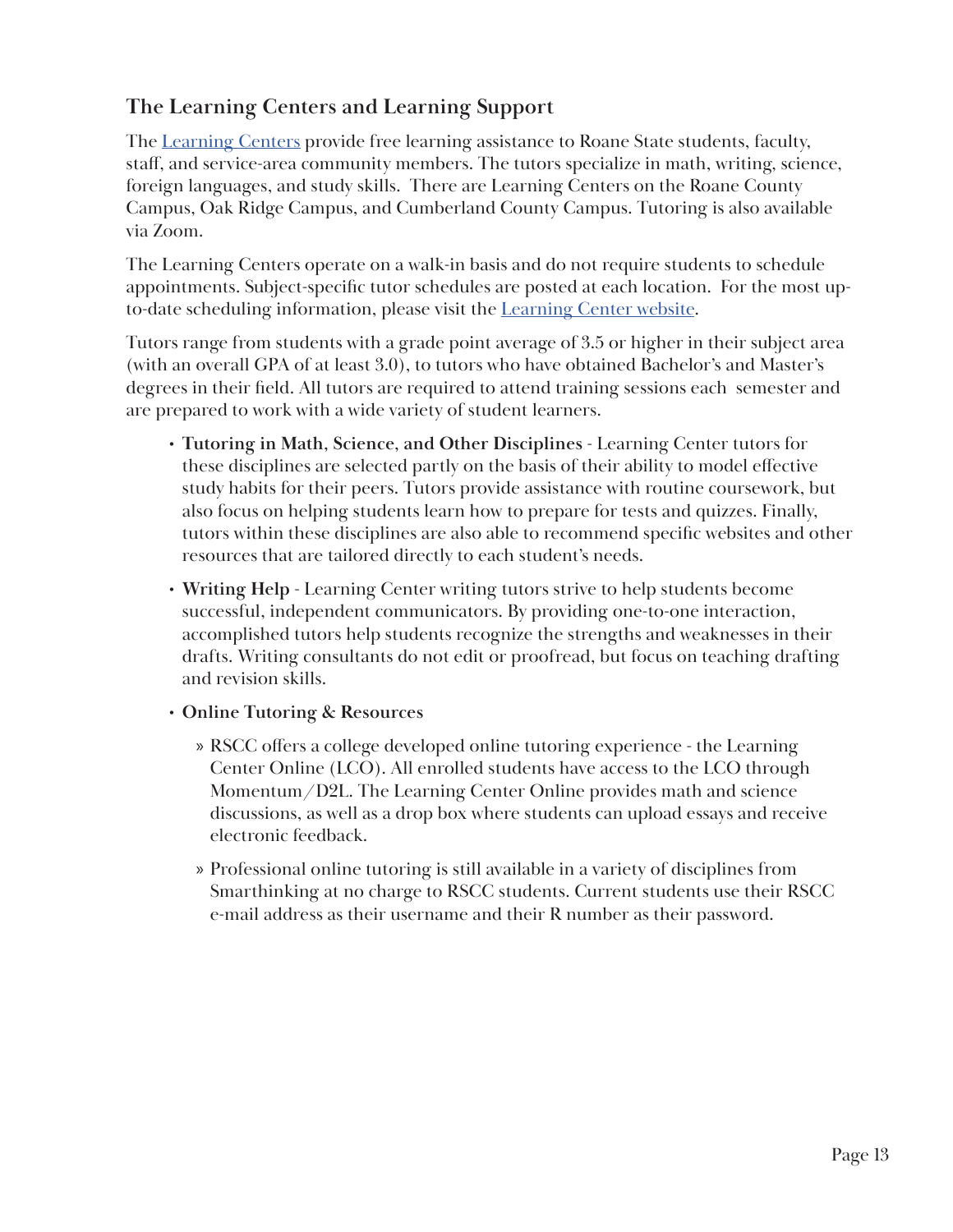- Workshops & Class Visits The Learning Center Specialists have designed workshops to conduct with classes. Workshops usually focus on a particular skill or assignment within your course, and last anywhere from 30-80 minutes. If interested please contact the Learning Center. The Learning Center is also available to visit classes to introduce students to the services offered.
- Group Study The Learning Centers encourage students to form study groups with their peers. Group study rooms and tutors who will facilitate high-quality group interaction are available.
- Computer Use Each Center is equipped with computers with internet access and Microsoft programs.

Adjunct instructors are encouraged to drop by or contact the Learning Centers and introduce themselves.

## **Library Services**

The [RSCC Libraries](http://library.roanestate.edu/home) help adjunct faculty provide high-quality instruction to students. The library offers a diverse collection of information resources in a variety of formats: print books; eBooks; magazines and academic journals; electronic databases; websites and more. To learn more about resources available at the RSCC libraries, please visit the Library [Website.](http://library.roanestate.edu/home)

The online catalog provides a complete listing of resources available at all RSCC library locations. Books and copies of articles may be requested for courier delivery to any RSCC campus location. Requests may be placed by phone, [email,](mailto:librarystaff%40roanestate.edu?subject=Item%20Request) or via [web form.](http://library.roanestate.edu/c.php?g=671496&p=4747852)

Other services include:

- Library tours/instruction Bring a class to the library, schedule a classroom visit, or have a Zoom session.
- Research assistance
- Help finding articles and other supplemental instructional materials
- Wireless internet access
- Laptops (available for checkout to students and staff)
- Interlibrary loan
- TBR/TALC Borrower card Gives borrowing privileges at UT, Knoxville; Tennessee Technological University; and other TBR-affiliated community college libraries.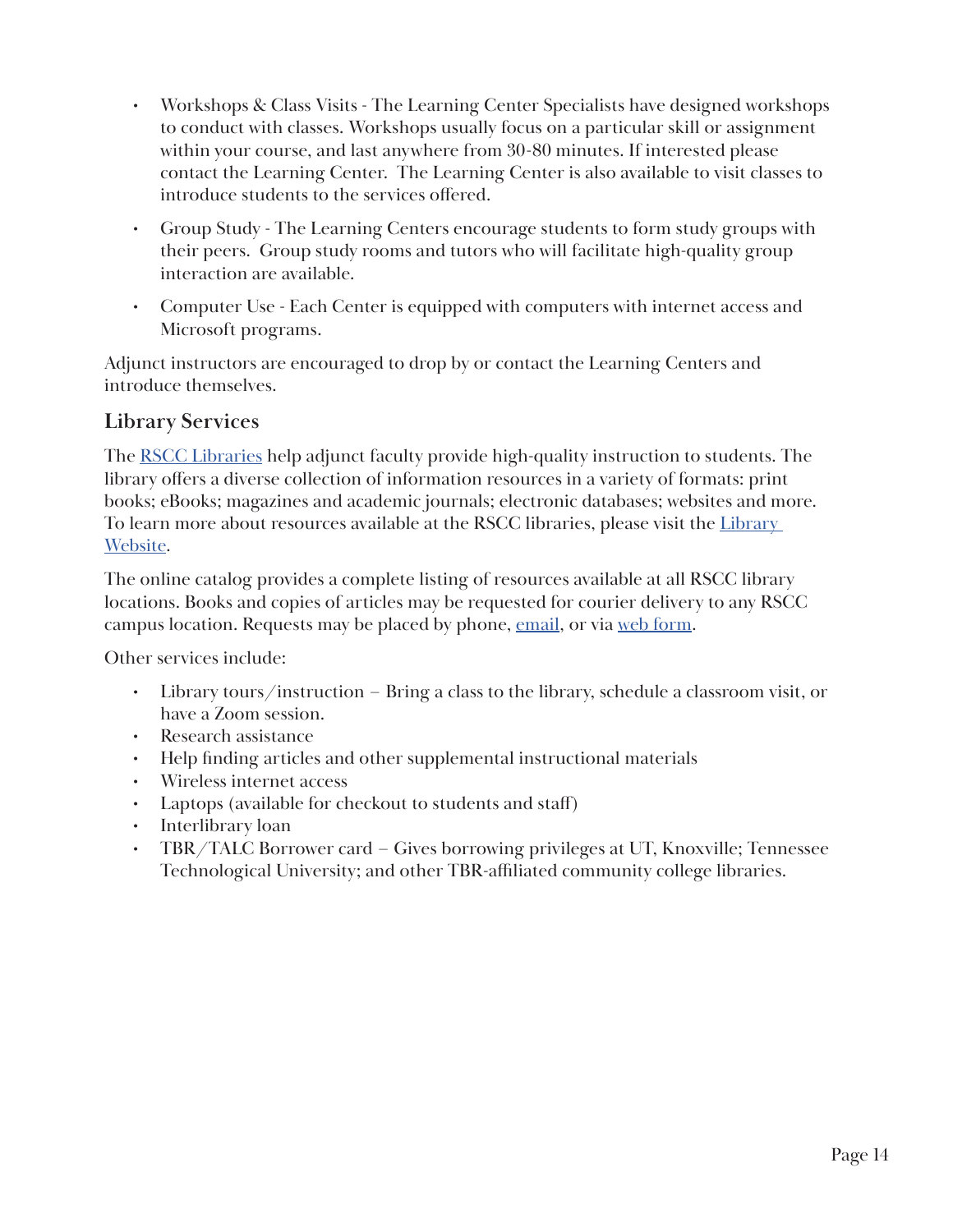## **Information Technology Division**

The [Information Technology Division](https://www.roanestate.edu/?265-Information-Technology) provides administrative, email, networking and microcomputer support for Roane State Community College. It has two departments, Administrative Systems and Networking and Technical Support.

## **Administrative Systems**

- **• Administrative Mainframe Support** maintains the mainframe systems, Internet software, system printers, and numerous system software packages.
- **• Programming Support** maintains the IA/SCT, Banner software, and all related sub-systems for Banner and various locally developed programs.

## **Networking and Technical Support**

- **• Help Desk** The [Help Desk](https://www.roanestate.edu/?250-Computer-Help-Desk) provides assistance and troubleshooting for all computer problems, including but not limited to: Microsoft Office E-mail, PC/MAC hardware, PC/MAC software, password problems, etc. The Help Desk is open Monday through Friday, 8:00 a.m. until 7:00 p.m., when classes are in session. The preferred method for reporting a problem is to send e-mail to  $HELP@{roanestate.edu}$ . The Help Desk may also be reached by dialing extension HELP (4357). After hours, the Help Desk number is forwarded to a technician working after hours.
- **• Microcomputer Support** provides all microcomputer maintenance and support to faculty, staff, and labs for Roane State. Support for applications software comes from this department as well. To request technical support, call or e-mail the Help Desk and identify the problem, the tag number of the machine, and whether the problem will prohibit a class from starting or continuing.
- **• Network Management** responsible for the entire RSCC network, including Windows servers, network wiring, network configurations, and network monitoring. Requests for Network Support should be sent to the Help Desk.
- **• Zoom Room Support** responsible for supporting the Zoom room system. Please contact the HELP desk for assistance.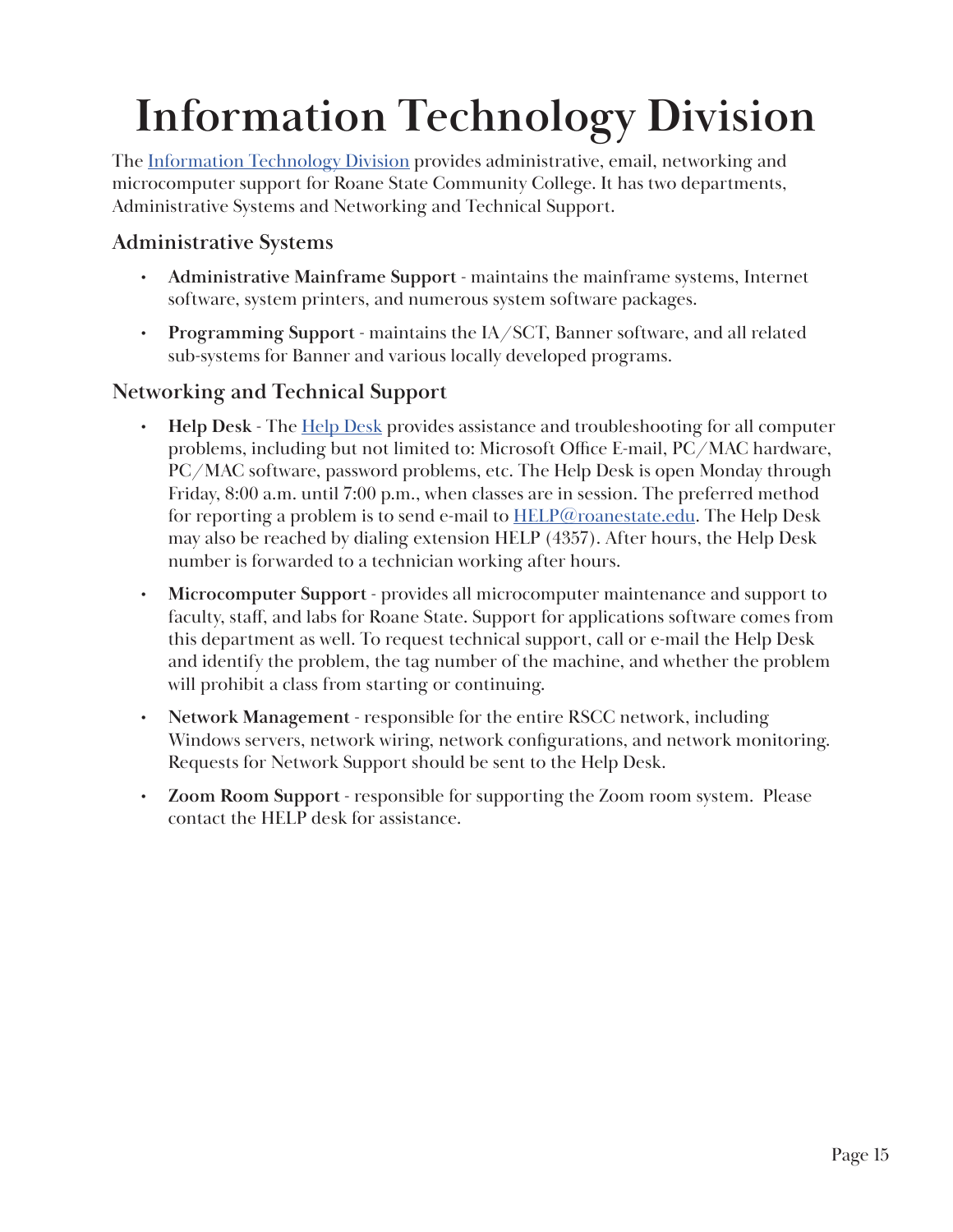## **Counseling and Disability Services**

[Counseling and Disability Services](http://www.roanestate.edu/?5490-Counseling-Services) assists students with successfully completing their college work and establishing good foundations for future growth. Counseling and Disability Services have offices at both the Roane County and the Oak Ridge Branch Campus. The staff is comprised of professionally trained counselors who provide students with a wide range of services including:

- Student accommodations
- Short-term personal counseling to currently enrolled students
- Referrals to campus and community resources
- Faculty consultations

### **Disability Services**

[Disability Services](http://www.roanestate.edu/?5488-Disability-Services) at RSCC are provided through the Counseling and Disability Services to students. Disability Services cannot provide disability assessments; however, the office can provide students with referrals to obtain assessments and documentation outside the College. Classroom accommodations or other disability services cannot be provided until the student has submitted appropriate documentation to Disability Services. Instructors should only provide accommodations after receiving the Accommodation Plan Form, which outlining any specific accommodations.

## **Testing Services**

The **[Testing Center](http://www.roanestate.edu/?5446-Testing-Centers)** provides a wide range of services to both the college and the community. Distance Education exams are given at the Roane County and Oak Ridge Testing Centers. Hours are established at the beginning of each semester. The Testing Center also coordinates proctoring services for Tn eCampus.

Exams to be proctored should be sent to the Testing Center one week in advance. Instructors are responsible for supplying copies of exam. Please send a copy of your syllabus or testing schedule for the semester to the Testing Center. The Testing Center is responsible for scheduling all proctors. A proctor will not be provided without at least a one-week notice. A 24-hour notice is required to cancel a proctor. When requesting a proctor, please include:

- Date
- Course
- Instructor
- Test Delivery Method
- Special Instructions
- Time Class Meets
- Time Proctor is Needed
- Approximate length of test
- **Sites**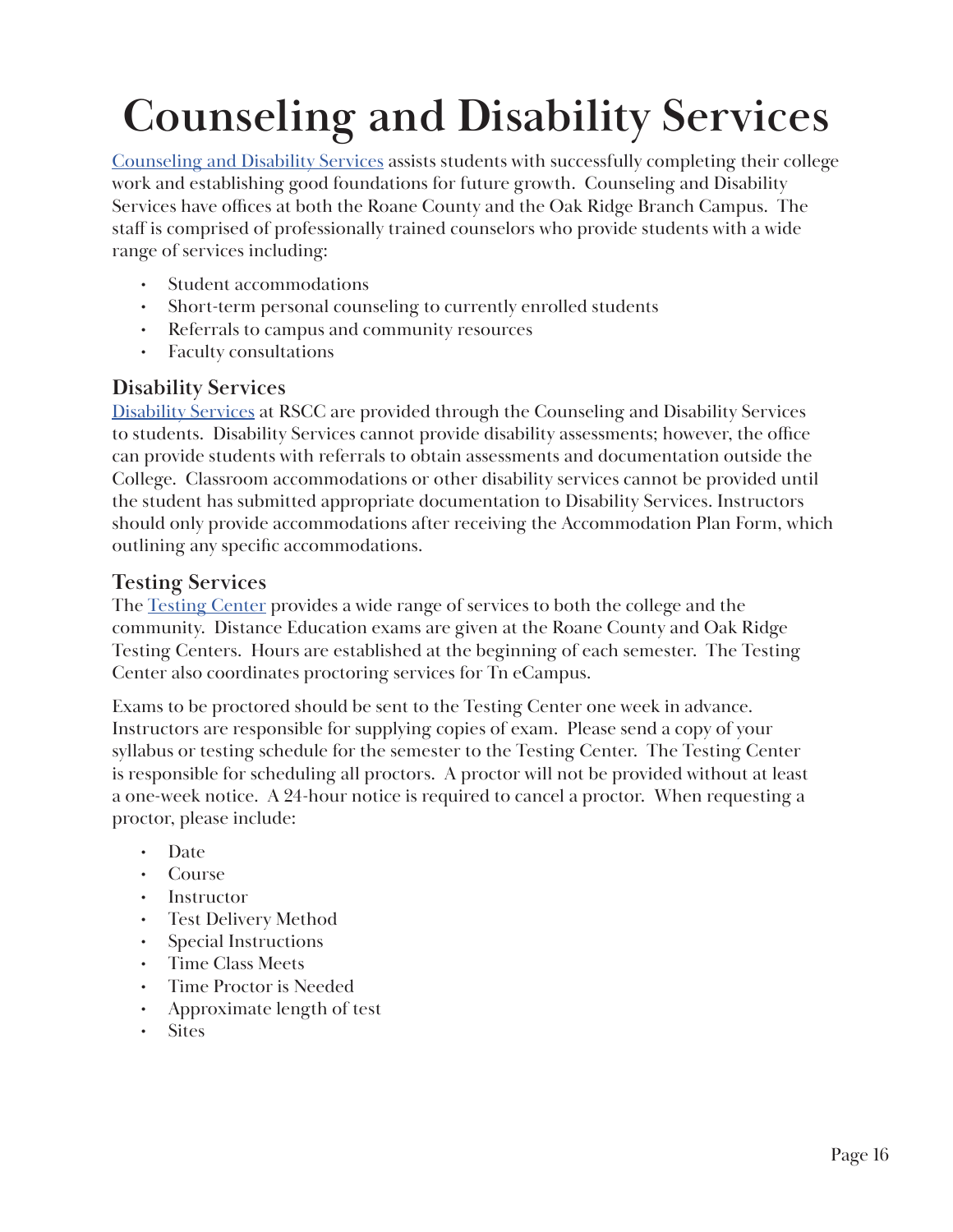## **Policies**

A selection of RSCC and TBR Policies relating to teaching at RSCC are provided below. Please consult the RSCC Policies webpage for a complete listing of all RSCC policies and the TBR Policy webpage for a complete listing of TBR policies.

## **Accessing RSCC and TBR Policies**

The Roane State [Policies](http://www.roanestate.edu/policies/) are available online to ensure that every faculty and staff member has access to all policies and updates. [TBR policies](https://policies.tbr.edu/#_ga=2.185513897.12367278.1534509602-1828067406.1447788985) can also be found on the TBR website.

## **Confidentiality of Student Records**

TBR Policy [3.02.03.00](https://policies.tbr.edu/policies/confidentiality-student-records) covers the confidentiality of student records. The purpose of this policy is the establishment of policy to protect the confidentiality of records for students of Tennessee Board of Regents institutions.

### **Firearms/Weapons on Campus**

Please review the entire [Firearms and Other Weapons policy](http://www.roanestate.edu/?10519-RSCC-Policy-GA-13-04-Firearms-and-Other-Weapons) for a full overview of the policies and regulations of weapons on any RSCC campus or property.

## **Food and Drink**

The [Food and Drink in Classrooms policy](http://www.roanestate.edu/?9205-RSCC-Policy-GA-21-04-Food-and-Drink-in-Classrooms) pertains to all persons (faculty, staff, guests) using classroom space at Roane State.

- All general classrooms (excluding those with carpet) will be open for food and drink.
- Individual faculty may establish a "no food and drink" policy for their class periods.
- Decisions on whether to allow food and drink in labs require consensus among faculty using each lab each term providing that universally accepted safety regulations such as those of OSHA, etc., are followed.
- No food or drink is permitted in carpeted classrooms. Division deans may make exceptions for classes lasting longer than two hours.
- Site Campuses have a "no food and drink" policy in classrooms.

### **Guests and Visitors**

Children, relatives, or friends are prohibited from attending class with students or instructors. Children are not to be left unattended on campus.

#### **Inclement Weather**

Per the <u>Inclement Weather policy</u>, Roane State announces weather related closings via its website, local TV and Radio Stations, as well as via [RaiderAlert.](https://www.roanestate.edu/?6216-RaiderAlert) RSCC recommends that students use their own discretion when snowy and icy conditions exist.